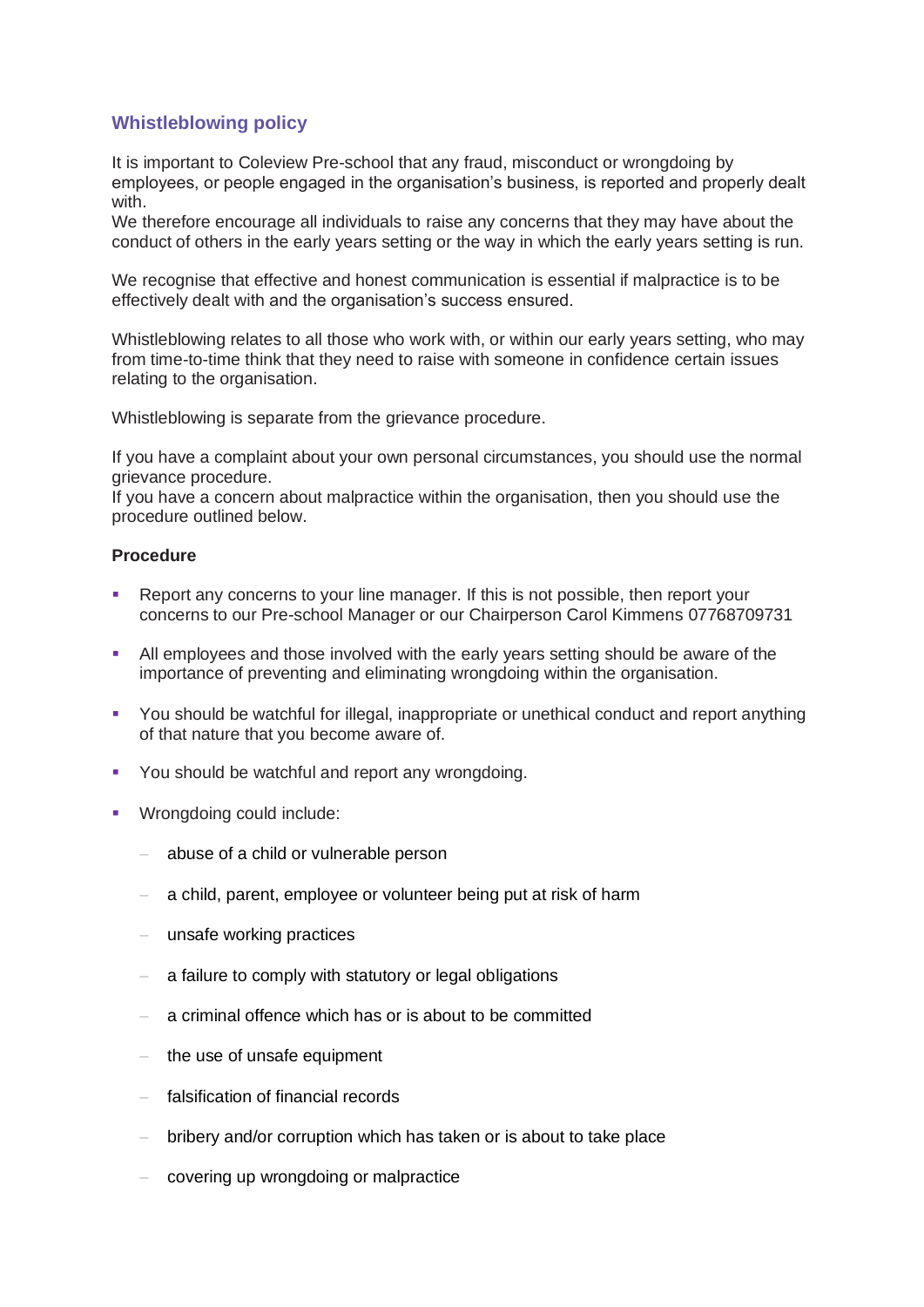**• Any matter you raise under this procedure will be investigated thoroughly, promptly and** confidentially, and the outcome of the investigation will be reported back to you, the earlier staff express the concern, the easier it is to take action.

## **How the pre-school will respond**

**The action taken by the pre-school will depend on the nature of the concern and may:**

- **Be investigated internally.**
- **Be referred to Ofsted.**
- **Be referred to Lado or Mash in a case involving Safeguarding Children.**

**Some concerns may be resolved by agreed action without the need for investigation and staff will be involved in those discussions.**

**If an investigation is required, the Committee will consult with any outside bodies as appropriate and will, within ten working days write to the member of staff:**

- **Acknowledging that an investigation will be carried out.**
- **Indicating how the Committee propose to deal with the matter;**
- **Telling them whether any initial enquiries have been made;**
- **Telling them whether further investigations will take place, and if not, why not:**
- **Advising them that any investigation will be carried out in the strictest confidence; Keeping them informed of the progress of the investigation.**

**The amount of contact between the Committee considering the issues and the staff member will depend on the nature of the matters raised, the potential difficulties involved and the clarity of the information provided. If necessary, further information will be sought from staff.**

**When any meeting is arranged, staff have the right, if they so wish, to be accompanied by a representative or work colleague who is not involved in the area of work to which the concern relates.**

**The pre-school will take steps to minimise any difficulties which staff may have as a result of raising a concern.**

**The pre-school accepts that staff need to be assured that the matter has been properly addressed. Thus, subject to legal constraints, they will receive information about the outcomes of any investigation. In addition, they will be informed as to what action has been taken to correct working practices that have been found to be at fault by the investigation.**

▪ This means that your continued employment and opportunities for future promotion or training will not be prejudiced because you have raised a legitimate concern.

<sup>---------------------------------------------------------------------------------------------------------------------------</sup>

<sup>▪</sup> You will not be victimised for raising a matter under this procedure.

<sup>▪</sup> Victimisation of an individual for raising a qualifying disclosure (something that it is in the